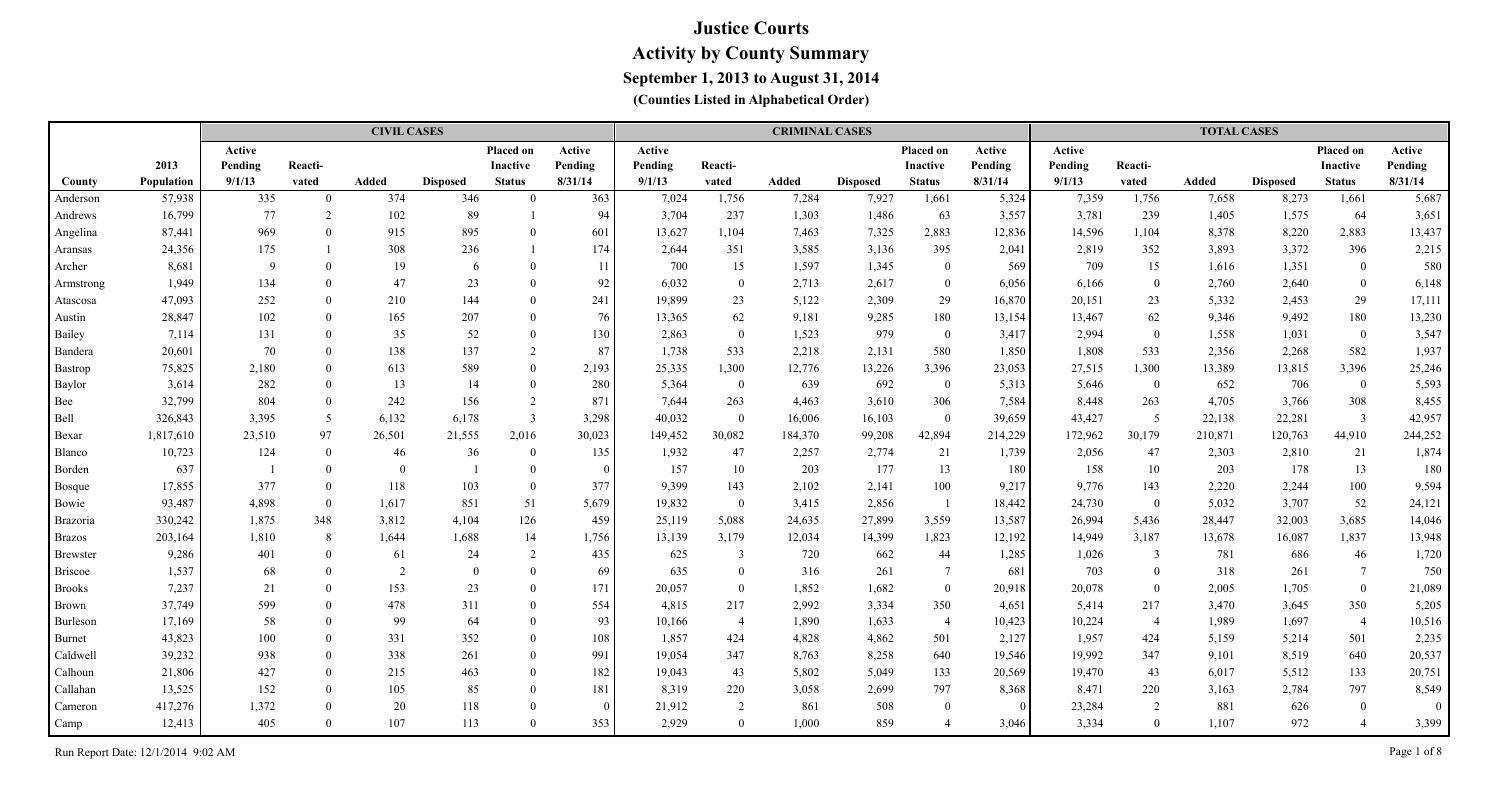|               |                   |                |                | <b>CIVIL CASES</b> |                 |                 |          |         |                | <b>CRIMINAL CASES</b> |                 |                 |                |          |                | <b>TOTAL CASES</b> |                 |                 |          |
|---------------|-------------------|----------------|----------------|--------------------|-----------------|-----------------|----------|---------|----------------|-----------------------|-----------------|-----------------|----------------|----------|----------------|--------------------|-----------------|-----------------|----------|
|               |                   | Active         |                |                    |                 | Placed on       | Active   | Active  |                |                       |                 | Placed on       | Active         | Active   |                |                    |                 | Placed on       | Active   |
|               | 2013              | Pending        | Reacti-        |                    |                 | <b>Inactive</b> | Pending  | Pending | Reacti-        |                       |                 | <b>Inactive</b> | Pending        | Pending  | Reacti-        |                    |                 | <b>Inactive</b> | Pending  |
| County        | <b>Population</b> | 9/1/13         | vated          | Added              | <b>Disposed</b> | <b>Status</b>   | 8/31/14  | 9/1/13  | vated          | Added                 | <b>Disposed</b> | <b>Status</b>   | 8/31/14        | 9/1/13   | vated          | Added              | <b>Disposed</b> | <b>Status</b>   | 8/31/14  |
| Carson        | 6,010             | 36             | $\overline{0}$ | 22                 | 18              | $\overline{0}$  | 39       | 12,403  | $\mathbf{0}$   | 1,504                 | 1,592           | $\bf{0}$        | 12,317         | 12,439   | $\bf{0}$       | 1,526              | 1,610           | $\overline{0}$  | 12,356   |
| Cass          | 30,331            | 832            | $\theta$       | 182                | 197             | $\theta$        | 849      | 5,044   | 63             | 4,082                 | 4,841           | 1,153           | 6,057          | 5,876    | 63             | 4,264              | 5,038           | 1,153           | 6,906    |
| Castro        | 8,030             | $\overline{0}$ |                | 66                 | 28              | 22              | 19       | 3,573   | $\overline{0}$ | 992                   | 821             | $\mathbf{0}$    | 3,744          | 3,573    |                | 1,058              | 849             | 22              | 3,763    |
| Chambers      | 36,812            | 577            | $\mathbf{0}$   | 333                | 236             |                 | 623      | 26,169  | 18             | 12,075                | 10,497          | 13              | 27,791         | 26,746   | 18             | 12,408             | 10,733          | 14              | 28,414   |
| Cherokee      | 50,878            | 1,278          | $\theta$       | 389                | 976             | $\theta$        | 724      | 14,362  | 129            | 6,106                 | 6,582           | 717             | 13,875         | 15,640   | 129            | 6,495              | 7,558           | 717             | 14,599   |
| Childress     | 7,095             | 430            | $\theta$       | 51                 | 23              | $\overline{0}$  | $\Omega$ | 14,074  | 230            | 3,665                 | 4,481           | $\mathbf{0}$    | $\overline{0}$ | 14,504   | 230            | 3,716              | 4,504           | $\bf{0}$        | $\theta$ |
| Clay          | 10,473            | 17             | $\Omega$       | 33                 | $\Omega$        | $\Omega$        | 50       | 3,130   | 607            | 2,217                 | 2,513           | 1,006           | 2,438          | 3,147    | 607            | 2,250              | 2,513           | 1,006           | 2,488    |
| Cochran       | 3,016             | $\overline{4}$ | $\Omega$       | 11                 | 12              | $\overline{0}$  |          | 605     | 63             | 414                   | 481             | 71              | 545            | 609      | 63             | 425                | 493             | 71              | 548      |
| Coke          | 3,210             | 21             | $\Omega$       | $\mathbf{8}$       | 2               | $\Omega$        | 67       | 2,736   |                | 412                   | 366             | $\overline{4}$  | 2,759          | 2,757    |                | 420                | 368             | $\overline{4}$  | 2,826    |
| Coleman       | 8,543             |                |                |                    |                 |                 |          |         |                |                       |                 |                 |                | $\Omega$ | $\theta$       | $\bf{0}$           | $\Omega$        | $\mathbf{0}$    | $\Omega$ |
| Collin        | 854,778           | 3,174          | 51             | 11,023             | 10,606          | 507             | 4,631    | 23,595  | 9,160          | 24,608                | 24,485          | 8,572           | 25,496         | 26,769   | 9,211          | 35,631             | 35,091          | 9,079           | 30,127   |
| Collingsworth | 3,099             | $\overline{2}$ | $\mathbf{0}$   | 8                  | -8              | $\overline{0}$  | $\Omega$ | 5,854   | $\bf{0}$       | 669                   | 531             | $\overline{0}$  | 5,970          | 5,856    | $\bf{0}$       | 677                | 539             | $\overline{0}$  | 5,970    |
| Colorado      | 20,752            | 1,115          | $\theta$       | 132                | 83              | $\theta$        | 1,157    | 22,347  | 42             | 5,624                 | 5,524           | 19              | 22,365         | 23,462   | 42             | 5,756              | 5,607           | 19              | 23,522   |
| Comal         | 118,480           | 429            | $\Omega$       | 1,091              | 967             | 61              | 428      | 7,826   | 1,943          | 13,377                | 12,835          | 3,135           | 7,202          | 8,255    | 1,943          | 14,468             | 13,802          | 3,196           | 7,630    |
| Comanche      | 13,623            | 733            | $\Omega$       | 86                 | 59              |                 | 757      | 6,324   | 304            | 1,102                 | 1,198           | 417             | 6,135          | 7,057    | 304            | 1,188              | 1,257           | 418             | 6,892    |
| Concho        | 4,043             | 5              | $\Omega$       | $\overline{7}$     | 8               | $\Omega$        |          | 3,480   | $\overline{0}$ | 4,413                 | 3,754           | $\overline{0}$  | 4,150          | 3,485    | $\overline{0}$ | 4,420              | 3,762           | $\overline{0}$  | 4,153    |
| Cooke         | 38,467            | 393            | $\Omega$       | 327                | 276             | $\Omega$        | 445      | 12,988  | 627            | 5,418                 | 5,730           | 683             | 12,578         | 13,381   | 627            | 5,745              | 6,006           | 683             | 13,023   |
| Coryell       | 76,192            | 178            | $\Omega$       | 625                | 586             | $\Omega$        | 236      | 2,505   | $\overline{0}$ | 2,330                 | 2,592           | 90              | 2,804          | 2,683    | $\theta$       | 2,955              | 3,178           | 90              | 3,040    |
| Cottle        | 1,452             | 69             | $\Omega$       | 5                  | $\overline{2}$  | $\Omega$        | 58       | 1,580   | $\Omega$       | 439                   | 402             | $\overline{0}$  | 1,591          | 1,649    | $\Omega$       | 444                | 404             | $\mathbf{0}$    | 1,649    |
| Crane         | 4,773             | 12             | $\Omega$       | 15                 | 18              | $\Omega$        | $\Omega$ | 2,193   | $\overline{0}$ | 603                   | 684             | $\theta$        | 2,127          | 2,205    | $\theta$       | 618                | 702             | $\overline{0}$  | 2,136    |
| Crockett      | 3,807             | 124            | $\Omega$       | 46                 | 72              | $\Omega$        | 112      | 2,390   | 741            | 4,405                 | 4,050           | 1,124           | 2,433          | 2,514    | 741            | 4,451              | 4,122           | 1,124           | 2,545    |
| Crosby        | 5,991             | 39             | $\Omega$       | 43                 | 27              | $\Omega$        | 50       | 551     | 20             | 1,003                 | 495             | 141             | 928            | 590      | 20             | 1,046              | 522             | 141             | 978      |
| Culberson     | 2,277             | $\theta$       | $\Omega$       | $\overline{4}$     | $\mathcal{R}$   | $\Omega$        |          | 3,027   | $\overline{0}$ | 3,051                 | 1,935           | $\overline{0}$  | 4,046          | 3,027    | $\overline{0}$ | 3,055              | 1,938           | $\overline{0}$  | 4,047    |
| Dallam        | 7,057             | 149            | $\overline{0}$ | 64                 | 58              | $\Omega$        | 153      | 1,310   | 12             | 1,236                 | 1,144           | $\theta$        | 1,418          | 1,459    | 12             | 1,300              | 1,202           | $\overline{0}$  | 1,571    |
| Dallas        | 2,480,331         | 3,860          | 173            | 56,675             | 56,625          | 2,556           | 9,212    | 86,422  | 703            | 118,906               | 79,792          | 11,877          | 171,298        | 90,282   | 876            | 175,581            | 136,417         | 14,433          | 180,510  |
| Dawson        | 13,810            | 476            | $\theta$       | 176                | 133             |                 | 518      | 4,694   | 137            | 1,798                 | 1,549           | 558             | 4,584          | 5,170    | 137            | 1,974              | 1,682           | 559             | 5,102    |
| De Witt       | 20,503            | 84             | $\theta$       | 162                | 130             | $\theta$        | 135      | 4,090   | 189            | 2,176                 | 2,051           | 621             | 4,007          | 4,174    | 189            | 2,338              | 2,181           | 621             | 4,142    |
| Deaf Smith    | 19,177            | 1,020          |                | 145                | 784             |                 | 398      | 6,325   | $\tau$         | 1,748                 | 2,090           | 2               | 6,098          | 7,345    | 8              | 1,893              | 2,874           | $\mathfrak{Z}$  | 6,496    |
| Delta         | 5,238             | 75             | $\overline{0}$ | 46                 | 38              | $\Omega$        | 108      | 2,521   | $\overline{0}$ | 432                   | 364             | $\overline{0}$  | 2,568          | 2,596    | $\overline{0}$ | 478                | 402             | $\overline{0}$  | 2,676    |
| Denton        | 728,799           | 4,627          | 263            | 10,836             | 11,057          | 358             | 4,371    | 9,316   | 5,917          | 21,942                | 20,318          | 7,120           | 9,656          | 13,943   | 6,180          | 32,778             | 31,375          | 7,478           | 14,027   |
| Dickens       | 2,291             | 50             | $\Omega$       | 8                  | 12              | $\theta$        |          | 1,213   | 113            | 769                   | 962             | 5               | 1,247          | 1,263    | 113            | 777                | 974             | 5               | 1,250    |
| Dimmit        | 10,897            | 443            | $\Omega$       | 60                 | 151             | $\Omega$        | 181      | 9,977   | 26             | 6,364                 | 4,984           | 711             | 12,519         | 10,420   | 26             | 6,424              | 5,135           | 711             | 12,700   |

Run Report Date: 12/1/2014 9:02 AM Page 2 of 8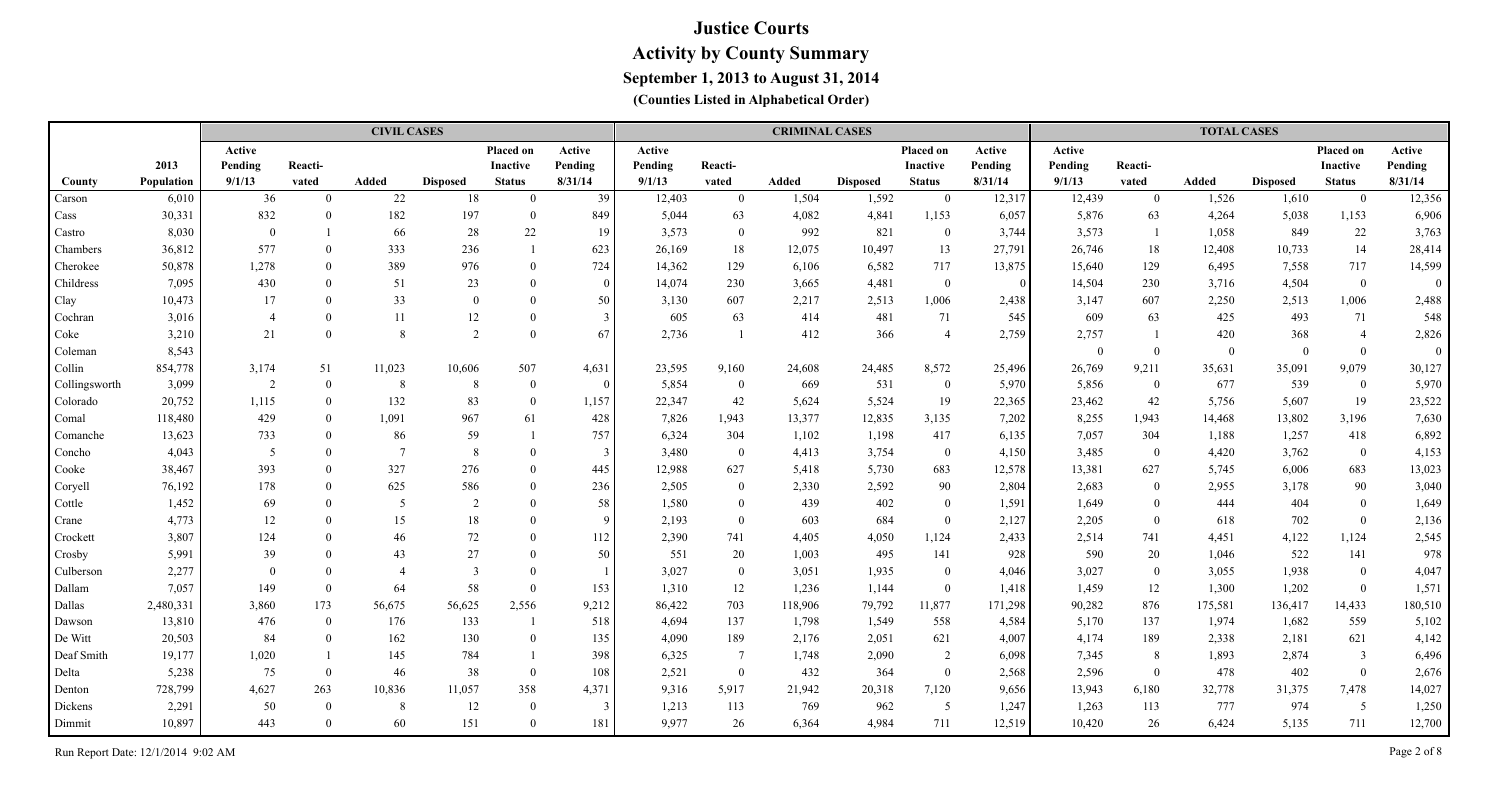|           |            |                |                | <b>CIVIL CASES</b> |                 |                  |                 |         |                | <b>CRIMINAL CASES</b> |                 |                 |         |          |                | <b>TOTAL CASES</b> |                 |                 |          |
|-----------|------------|----------------|----------------|--------------------|-----------------|------------------|-----------------|---------|----------------|-----------------------|-----------------|-----------------|---------|----------|----------------|--------------------|-----------------|-----------------|----------|
|           |            | Active         |                |                    |                 | <b>Placed on</b> | Active          | Active  |                |                       |                 | Placed on       | Active  | Active   |                |                    |                 | Placed on       | Active   |
|           | 2013       | Pending        | Reacti-        |                    |                 | Inactive         | Pending         | Pending | Reacti-        |                       |                 | <b>Inactive</b> | Pending | Pending  | Reacti-        |                    |                 | <b>Inactive</b> | Pending  |
| County    | Population | 9/1/13         | vated          | Added              | <b>Disposed</b> | <b>Status</b>    | 8/31/14         | 9/1/13  | vated          | Added                 | <b>Disposed</b> | <b>Status</b>   | 8/31/14 | 9/1/13   | vated          | Added              | <b>Disposed</b> | <b>Status</b>   | 8/31/14  |
| Donley    | 3,522      | 284            | $\Omega$       | 47                 | 25              |                  | $\sim$          | 5,796   | $\mathbf{0}$   | 2,510                 | 2,350           | 122             | 2,644   | 6,080    | $\overline{0}$ | 2,557              | 2,375           | 123             | 2,649    |
| Duval     | 11,640     | $\overline{7}$ | $\Omega$       | 71                 | 43              | 6                | 30 <sup>°</sup> | 4,236   | $\mathbf{0}$   | 2,149                 | 196             | $\overline{0}$  | 5,494   | 4,243    | $\overline{0}$ | 2,220              | 239             | 6               | 5,524    |
| Eastland  | 18,245     | 1,603          | $\Omega$       | 150                | 84              | $\overline{0}$   | 1,666           | 50,842  | 3              | 4,332                 | 3,741           | 39              | 51,416  | 52,445   | $\overline{3}$ | 4,482              | 3,825           | 39              | 53,082   |
| Ector     | 149,378    | 1,166          | 8              | 1,381              | 1,274           | 196              | 917             | 18,573  | $\mathbf{0}$   | 10,636                | 9,668           | $\mathbf{0}$    | 19,179  | 19,739   | 8              | 12,017             | 10,942          | 196             | 20,096   |
| Edwards   | 1,884      | 6              | $\Omega$       | 8                  | $\overline{7}$  | $\mathbf{0}$     | $7\phantom{.0}$ | 380     | 30             | 522                   | 537             | 141             | 254     | 386      | 30             | 530                | 544             | 141             | 261      |
| El Paso   | 827,718    | 51,112         | $\mathbf{0}$   | 6,627              | 7,154           | 163              | 42,292          | 240,518 | 15,490         | 60,249                | 69,934          | 19,579          | 216,975 | 291,630  | 15,490         | 66,876             | 77,088          | 19,742          | 259,267  |
| Ellis     | 155,976    | 6,596          | $\theta$       | 1,619              | 1,337           | $\theta$         | 6,681           | 34,437  | $\bf{0}$       | 9,595                 | 8,184           | 7,060           | 35,868  | 41,033   | $\bf{0}$       | 11,214             | 9,521           | 7,060           | 42,549   |
| Erath     | 39,658     | 1,501          | $\theta$       | 253                | 254             | 5                | 1,480           | 4,382   | 9              | 2,813                 | 2,819           | 20              | 4,365   | 5,883    | -9             | 3,066              | 3,073           | 25              | 5,845    |
| Falls     | 17,493     | 208            | $\theta$       | 109                | 101             | $\theta$         | 226             | 4,101   | 88             | 1,170                 | 1,339           | 155             | 4,086   | 4,309    | 88             | 1,279              | 1,440           | 155             | 4,312    |
| Fannin    | 33,659     |                |                |                    |                 |                  |                 |         |                |                       |                 |                 |         | $\Omega$ | $\overline{0}$ | $\overline{0}$     | $\overline{0}$  | $\overline{0}$  | $\Omega$ |
| Fayette   | 24,821     | 236            |                | 170                | 133             |                  | 198             | 17,925  | 956            | 9,051                 | 7,899           | 2,668           | 17,483  | 18,161   | 957            | 9,221              | 8,032           | 2,669           | 17,681   |
| Fisher    | 3,856      | 3              |                | $\Omega$           | $\Omega$        | $\Omega$         | $\mathcal{E}$   | 350     | $\mathbf{0}$   | 487                   | 381             | $\theta$        | 481     | 353      | $\Omega$       | 487                | 381             | $\bf{0}$        | 484      |
| Floyd     | 6,230      | 842            | $\Omega$       | 14                 | $\mathbf Q$     | $\Omega$         | 864             | 1,138   | $\mathbf{0}$   | 358                   | 392             | $\theta$        | 1,102   | 1,980    | $\theta$       | 372                | 401             | $\overline{0}$  | 1,966    |
| Foard     | 1,277      | 27             | $\Omega$       | 2                  | 25              | $\Omega$         | 26              | 560     | $\theta$       | 75                    | 98              | $\theta$        | 543     | 587      | $\Omega$       | 77                 | 123             | $\mathbf{0}$    | 569      |
| Fort Bend | 652,365    | 17,988         | 8              | 6,192              | 5,844           | 22               | 18,294          | 54,263  | 6,400          | 31,033                | 31,574          | 7,115           | 55,489  | 72,251   | 6,408          | 37,225             | 37,418          | 7,137           | 73,783   |
| Franklin  | 10,660     | 103            | $\Omega$       | 99                 | 92              | $\theta$         | 46              | 2,126   | 313            | 1,617                 | 1,600           | 373             | 2,139   | 2,229    | 313            | 1,716              | 1,692           | 373             | 2,185    |
| Freestone | 19,646     | 275            | $\Omega$       | 152                | 151             | 6                | 290             | 14,886  | $\overline{1}$ | 3,772                 | 3,769           | $\tau$          | 14,880  | 15,161   | $\overline{1}$ | 3,924              | 3,920           | 13              | 15,170   |
| Frio      | 18,065     | 82             |                | 89                 | $58\,$          | $\Omega$         | 129             | 34,552  | $\mathbf{0}$   | 5,679                 | 6,931           | $\mathbf{0}$    | 33,326  | 34,634   | $\theta$       | 5,768              | 6,989           | $\mathbf{0}$    | 33,455   |
| Gaines    | 18,921     | 54             |                | 63                 | 55              | $\Omega$         | 62              | 4,341   | $\overline{2}$ | 2,249                 | 2,019           | 58              | 4,515   | 4,395    | 2              | 2,312              | 2,074           | 58              | 4,577    |
| Galveston | 306,782    | 7,729          | $\Omega$       | 5,265              | 5,791           | $\Omega$         | 6,452           | 92,212  | 3,756          | 21,144                | 26,011          | 7,611           | 89,537  | 99,941   | 3,756          | 26,409             | 31,802          | 7,611           | 95,989   |
| Garza     | 6,317      | 138            |                | 41                 | 29              | $\Omega$         | 154             | 3,329   | 116            | 1,764                 | 1,664           | 336             | 3,204   | 3,467    | 116            | 1,805              | 1,693           | 336             | 3,358    |
| Gillespie | 25,357     | 723            |                | 366                | 399             | $\Omega$         | 598             | 3,327   | 88             | 3,738                 | 3,431           | 119             | 3,801   | 4,050    | 88             | 4,104              | 3,830           | 119             | 4,399    |
| Glasscock | 1,251      |                |                | $\overline{7}$     | $\mathbf{Q}$    | $\Omega$         |                 | 1,760   | $\mathfrak{Z}$ | 2,592                 | 2,193           | $\mathbf{0}$    | 2,225   | 1,761    | $\overline{3}$ | 2,599              | 2,202           | $\mathbf{0}$    | 2,226    |
| Goliad    | 7,465      | 26             | $\Omega$       | 45                 | 45              | $\Omega$         | 19              | 1,159   | 440            | 1,975                 | 2,050           | 530             | 1,045   | 1,185    | 440            | 2,020              | 2,095           | 530             | 1,064    |
| Gonzales  | 20,312     | 102            | $\Omega$       | 113                | 92              | $\theta$         | 115             | 20,610  | 892            | 8,556                 | 7,766           | 2,918           | 19,415  | 20,712   | 892            | 8,669              | 7,858           | 2,918           | 19,530   |
| Gray      | 23,043     | 566            | 12             | 246                | 274             | 170              | 383             | 10,921  | 5              | 4,879                 | 4,438           | 341             | 11,360  | 11,487   | 17             | 5,125              | 4,712           | 511             | 11,743   |
| Grayson   | 122,353    | 606            | $\overline{4}$ | 1,351              | 1,239           | 10               | 781             | 3,193   | 1,288          | 5,900                 | 6,939           | 1,353           | 2,902   | 3,799    | 1,292          | 7,251              | 8,178           | 1,363           | 3,683    |
| Gregg     | 123,024    | 8,525          | $\theta$       | 2,329              | 2,361           | $\overline{0}$   | 5,019           | 11,026  | 2,665          | 9,006                 | 8,173           | 3,377           | 10,453  | 19,551   | 2,665          | 11,335             | 10,534          | 3,377           | 15,472   |
| Grimes    | 26,859     | 1,905          | 160            | 205                | 661             | 1,185            | 506             | 16,122  | -1             | 3,199                 | 3,860           | 25              | 16,881  | 18,027   | 161            | 3,404              | 4,521           | 1,210           | 17,387   |
| Guadalupe | 143,183    | 1,088          | $\theta$       | 1,025              | 832             | 3                | 1,369           | 4,884   | 3,463          | 10,991                | 11,108          | 3,808           | 5,693   | 5,972    | 3,463          | 12,016             | 11,940          | 3,811           | 7,062    |
| Hale      | 35,764     | 221            | $\theta$       | 271                | 237             | $\theta$         | 255             | 6,194   | 777            | 2,736                 | 2,683           | 1,267           | 5,751   | 6,415    | 777            | 3,007              | 2,920           | 1,267           | 6,006    |
| Hall      | 3,239      | 84             |                | 25                 |                 | $\Omega$         | 106             | 576     | $\mathbf{0}$   | 789                   | 667             | $\theta$        | 11,565  | 660      | $\overline{0}$ | 814                | 670             | $\overline{0}$  | 11,671   |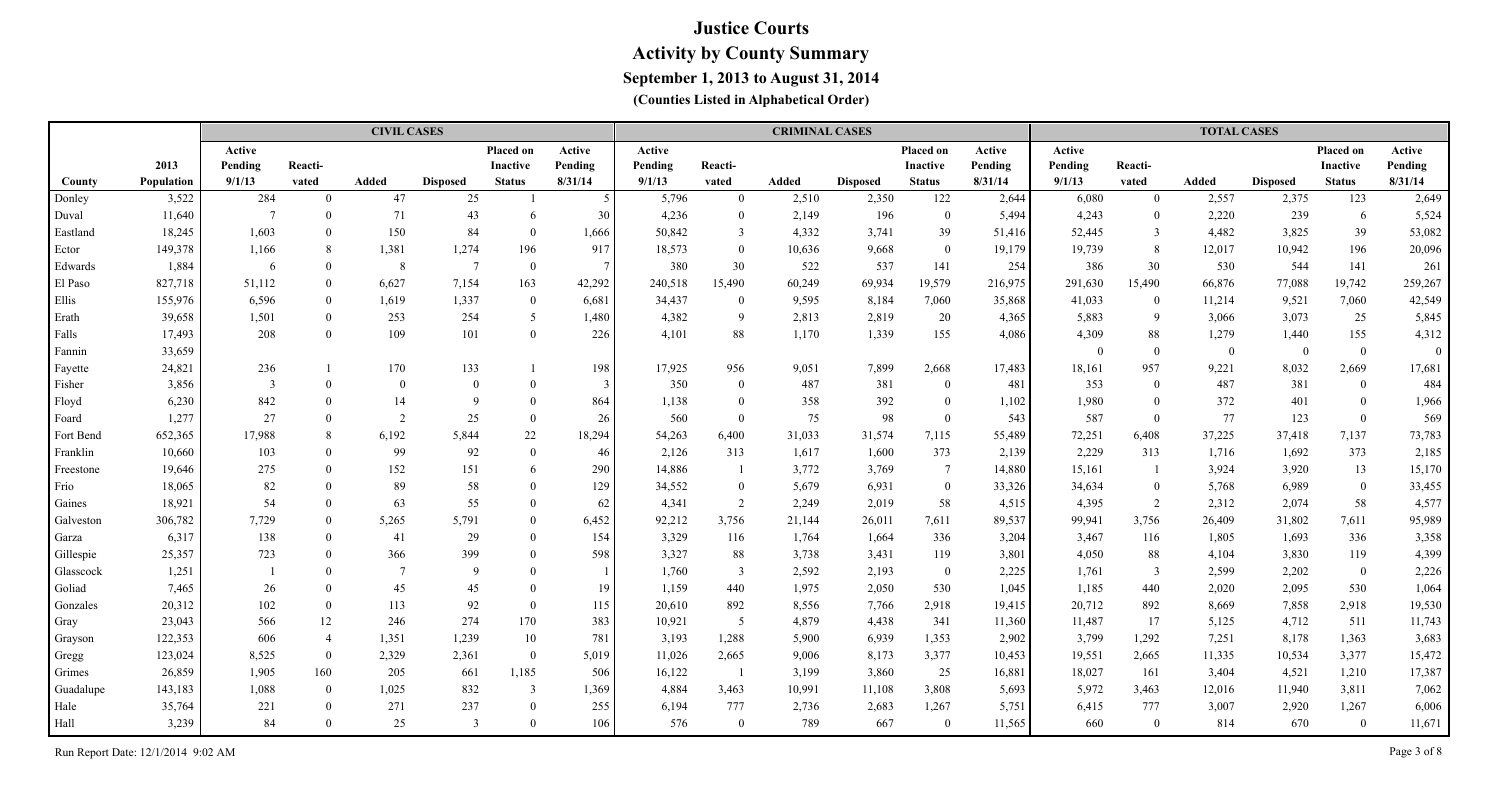|            |                   |          |                | <b>CIVIL CASES</b> |                 |                 |         |         |                | <b>CRIMINAL CASES</b> |                 |                          |         |         |                | <b>TOTAL CASES</b> |                 |                         |         |
|------------|-------------------|----------|----------------|--------------------|-----------------|-----------------|---------|---------|----------------|-----------------------|-----------------|--------------------------|---------|---------|----------------|--------------------|-----------------|-------------------------|---------|
|            |                   | Active   |                |                    |                 | Placed on       | Active  | Active  |                |                       |                 | <b>Placed on</b>         | Active  | Active  |                |                    |                 | Placed on               | Active  |
|            | 2013              | Pending  | Reacti-        |                    |                 | <b>Inactive</b> | Pending | Pending | Reacti-        |                       |                 | Inactive                 | Pending | Pending | Reacti-        |                    |                 | Inactive                | Pending |
| County     | <b>Population</b> | 9/1/13   | vated          | Added              | <b>Disposed</b> | <b>Status</b>   | 8/31/14 | 9/1/13  | vated          | Added                 | <b>Disposed</b> | <b>Status</b>            | 8/31/14 | 9/1/13  | vated          | <b>Added</b>       | <b>Disposed</b> | <b>Status</b>           | 8/31/14 |
| Hamilton   | 8,310             | 225      | $\overline{0}$ | 56                 | 37              | $\theta$        | 236     | 598     | 119            | 927                   | 937             | 25                       | 764     | 823     | 119            | 983                | 974             | 25                      | 1,000   |
| Hansford   | 5,555             | 255      | $\theta$       | 27                 | 10              | $\Omega$        | 260     | 493     | 3              | 691                   | 584             | 6                        | 600     | 748     | $\overline{3}$ | 718                | 594             | 6                       | 860     |
| Hardeman   | 4,016             | 24       |                | 42                 | 31              | $\Omega$        | 38      | 203     | $\overline{0}$ | 1,566                 | 1,563           | $\theta$                 | 206     | 227     | $\overline{1}$ | 1,608              | 1,594           | $\bf{0}$                | 244     |
| Hardin     | 55,417            | 163      | 114            | 457                | 562             | $\overline{3}$  | 207     | 14,163  | 31             | 3,808                 | 3,965           | 25                       | 12,255  | 14,326  | 145            | 4,265              | 4,527           | 28                      | 12,462  |
| Harris     | 4,336,853         | 48,708   | 14             | 88,141             | 89,200          | 111             | 40,096  | 276,758 | 91,341         | 495,762               | 450,101         | 110,109                  | 298,153 | 325,466 | 91,355         | 583,903            | 539,301         | 110,220                 | 338,249 |
| Harrison   | 66,886            | 3,493    | $\theta$       | 783                | 892             | $\theta$        | 3,399   | 19,579  | 1,866          | 10,839                | 11,735          | 2,690                    | 18,371  | 23,072  | 1,866          | 11,622             | 12,627          | 2,690                   | 21,770  |
| Hartley    | 6,100             | 88       | $\Omega$       | 21                 | 8               | $\Omega$        | 96      | 1,128   | 319            | 1,292                 | 1,494           | 263                      | 969     | 1,216   | 319            | 1,313              | 1,502           | 263                     | 1,065   |
| Haskell    | 5,875             | 231      | $\Omega$       | 23                 | 16              | $\Omega$        | 238     | 4,396   | $\mathbf{0}$   | 1,285                 | 1,207           | $\theta$                 | 4,546   | 4,627   | $\overline{0}$ | 1,308              | 1,223           | $\bf{0}$                | 4,784   |
| Hays       | 176,026           | 624      | $\Omega$       | 973                | 1,053           | 34              | 630     | 15,234  | 2,532          | 8,342                 | 8,085           | 3,478                    | 6,396   | 15,858  | 2,532          | 9,315              | 9,138           | 3,512                   | 7,026   |
| Hemphill   | 4,158             | 62       | $\Omega$       | 32                 | 19              | $\Omega$        | 75      | 665     | $\mathbf{0}$   | 835                   | 948             | $\overline{0}$           | 552     | 727     | $\overline{0}$ | 867                | 967             | $\overline{0}$          | 627     |
| Henderson  | 78,675            | 2,054    | $\Omega$       | 892                | 886             | $\Omega$        | 2,065   | 10,036  | 548            | 5,797                 | 5,526           | 1,109                    | 9,333   | 12,090  | 548            | 6,689              | 6,412           | 1,109                   | 11,398  |
| Hidalgo    | 815,996           | 22,716   | 23             | 5,613              | 3,615           | 1,035           | 14,592  | 101,696 | 6,369          | 34,588                | 32,986          | 10,934                   | 59,746  | 124,412 | 6,392          | 40,201             | 36,601          | 11,969                  | 74,338  |
| Hill       | 34,823            | 62       | $\Omega$       | 65                 | 93              | 5               | 48      | 4,527   | $\overline{0}$ | 3,133                 | 2,500           | $\overline{0}$           | 5,293   | 4,589   | $\bf{0}$       | 3,198              | 2,593           | 5                       | 5,341   |
| Hockley    | 23,530            | 510      | $\Omega$       | 233                | 251             | $\Omega$        | 483     | 2,607   | 688            | 3,274                 | 3,436           | 962                      | 2,290   | 3,117   | 688            | 3,507              | 3,687           | 962                     | 2,773   |
| Hood       | 52,905            | 1,243    | $\Omega$       | 648                | 591             | $\theta$        | 1,291   | 3,473   | 830            | 4,706                 | 4,864           | 865                      | 3,295   | 4,716   | 830            | 5,354              | 5,455           | 865                     | 4,586   |
| Hopkins    | 35,565            | 522      | $\Omega$       | 510                | 456             | $\Omega$        | 581     | 7,517   | 576            | 4,116                 | 3,978           | 544                      | 7,770   | 8,039   | 576            | 4,626              | 4,434           | 544                     | 8,351   |
| Houston    | 22,911            | 63       | $\Omega$       | 147                | 123             | $\theta$        | 54      | 3,436   | $\mathbf{0}$   | 1,567                 | 1,562           | $\mathbf{0}$             | 3,701   | 3,499   | $\overline{0}$ | 1,714              | 1,685           | $\bf{0}$                | 3,755   |
| Howard     | 36,147            | 2,354    | $\Omega$       | 352                | 348             | 6               | 2,355   | 2,615   | 956            | 4,856                 | 4,613           | 1,241                    | 2,518   | 4,969   | 956            | 5,208              | 4,961           | 1,247                   | 4,873   |
| Hudspeth   | 3,318             | $\theta$ | $\theta$       | -5                 | $\overline{2}$  | 2               |         | 22,468  | $\overline{0}$ | 4,209                 | 2,624           | $\overline{\phantom{0}}$ | 24,270  | 22,468  | $\overline{0}$ | 4,214              | 2,626           | $\overline{\mathbf{3}}$ | 24,272  |
| Hunt       | 87,048            | 6,460    |                | 1,576              | 1,108           | $\overline{2}$  | 6,925   | 18,309  | 1,595          | 7,761                 | 10,255          | 1,259                    | 16,115  | 24,769  | 1,596          | 9,337              | 11,363          | 1,261                   | 23,040  |
| Hutchinson | 21,819            | 418      | $\theta$       | 200                | 187             | 2               | 426     | 530     | 439            | 1,492                 | 1,418           | 420                      | 601     | 948     | 439            | 1,692              | 1,605           | 422                     | 1,027   |
| Irion      | 1,612             | 10       | $\theta$       | 8                  | $\overline{7}$  | $\Omega$        | 11      | 2,164   | $\overline{0}$ | 1,421                 | 1,317           | $\overline{0}$           | 2,271   | 2,174   | $\overline{0}$ | 1,429              | 1,324           | $\bf{0}$                | 2,282   |
| Jack       | 8,957             | 73       | $\Omega$       | 53                 | 48              | $\theta$        | 79      | 2,452   | $\overline{0}$ | 995                   | 1,212           | $\overline{0}$           | 2,457   | 2,525   | $\overline{0}$ | 1,048              | 1,260           | $\bf{0}$                | 2,536   |
| Jackson    | 14,591            | 68       | $\Omega$       | 191                | 160             | $\theta$        | 83      | 51,139  | 358            | 1,701                 | 2,089           | 329                      | 7,276   | 51,207  | 358            | 1,892              | 2,249           | 329                     | 7,359   |
| Jasper     | 35,649            | 198      | $\Omega$       | 51                 | 69              | $\Omega$        | 224     | 7,244   | 5              | 4,763                 | 4,726           | $\overline{0}$           | 7,340   | 7,442   | $\overline{5}$ | 4,814              | 4,795           | $\overline{0}$          | 7,564   |
| Jeff Davis | 2,253             | 16       | $\Omega$       | 11                 | 11              | $\Omega$        | 17      | 805     | 44             | 779                   | 792             | 138                      | 719     | 821     | 44             | 790                | 803             | 138                     | 736     |
| Jefferson  | 252,358           | 887      | 83             | 5,647              | 5,436           | 146             | 1,173   | 10,392  | 7,670          | 18,890                | 17,691          | 8,284                    | 11,325  | 11,279  | 7,753          | 24,537             | 23,127          | 8,430                   | 12,498  |
| Jim Hogg   | 5,245             | 24       | $\Omega$       | -7                 | $\overline{0}$  | $\theta$        | 31      | 13,340  | $\overline{0}$ | 1,727                 | 1,229           | $\overline{0}$           | 13,838  | 13,364  | $\bf{0}$       | 1,734              | 1,229           | $\bf{0}$                | 13,869  |
| Jim Wells  | 41,680            | 1,513    | $\overline{0}$ | 670                | 710             | 12              | 859     | 24,823  | $\mathfrak{Z}$ | 4,858                 | 3,716           | -11                      | 25,798  | 26,336  | $\overline{3}$ | 5,528              | 4,426           | 23                      | 26,657  |
| Johnson    | 154,707           | 3,735    |                | 1,644              | 1,880           | 12              | 3,351   | 9,671   | 3,074          | 9,950                 | 11,631          | 2,704                    | 8,361   | 13,406  | 3,075          | 11,594             | 13,511          | 2,716                   | 11,712  |
| Jones      | 19,859            | 32       | $\Omega$       | 72                 | 70              | $\Omega$        | 34      | 1,864   | $\theta$       | 904                   | 1,028           | $\overline{0}$           | 1,736   | 1,896   | $\overline{0}$ | 976                | 1,098           | $\overline{0}$          | 1,770   |
| Karnes     | 15,081            | 168      | $\Omega$       | 62                 | 69              | $\Omega$        | 199     | 5,826   | 133            | 5,662                 | 3,472           | 327                      | 7,920   | 5,994   | 133            | 5,724              | 3,541           | 327                     | 8,119   |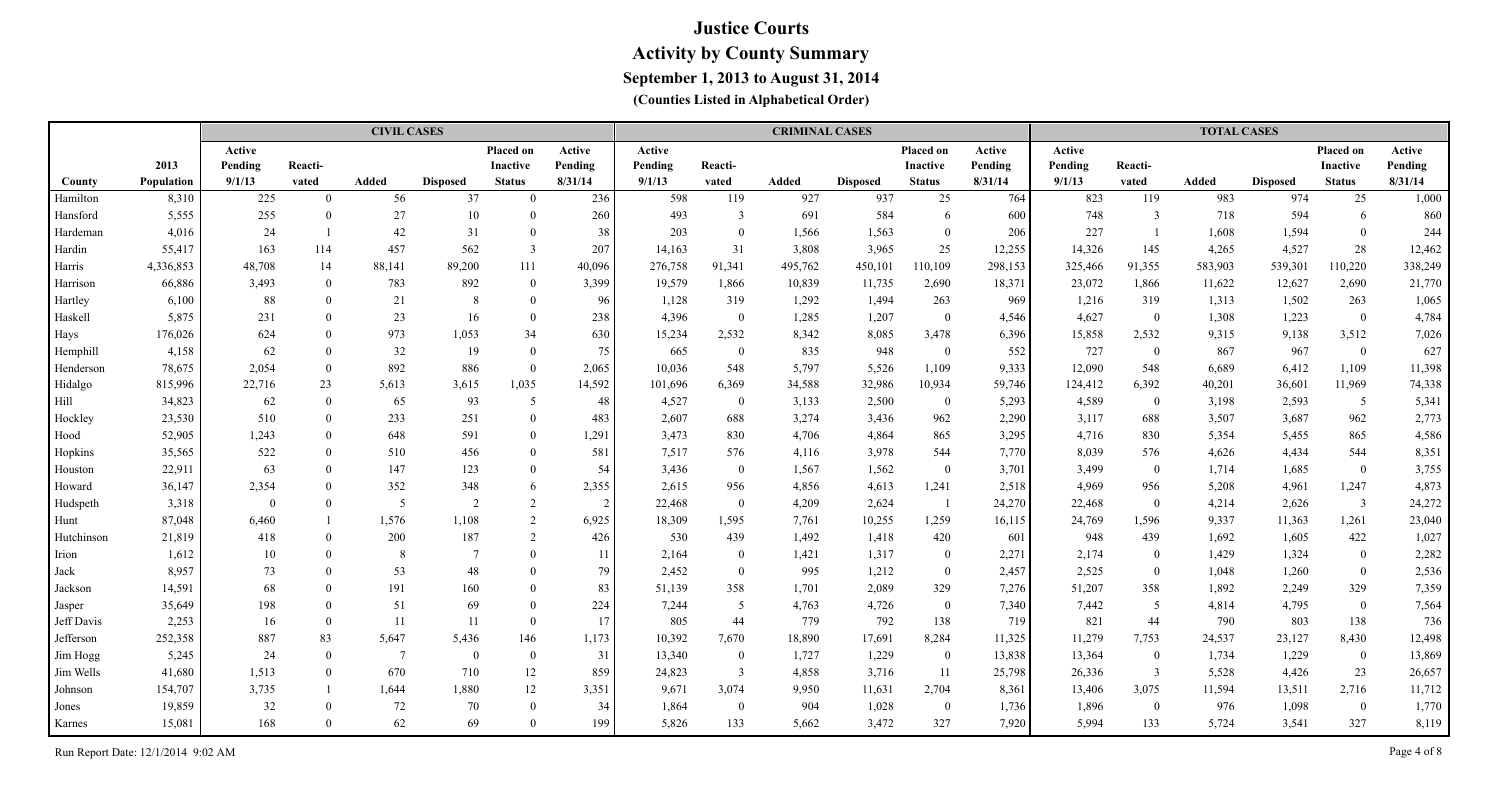|           |            |          |                | <b>CIVIL CASES</b> |                 |                  |                 |         |                | <b>CRIMINAL CASES</b> |                 |                  |         |         |                | <b>TOTAL CASES</b> |                 |                 |         |
|-----------|------------|----------|----------------|--------------------|-----------------|------------------|-----------------|---------|----------------|-----------------------|-----------------|------------------|---------|---------|----------------|--------------------|-----------------|-----------------|---------|
|           |            | Active   |                |                    |                 | <b>Placed on</b> | Active          | Active  |                |                       |                 | Placed on        | Active  | Active  |                |                    |                 | Placed on       | Active  |
|           | 2013       | Pending  | Reacti-        |                    |                 | Inactive         | Pending         | Pending | Reacti-        |                       |                 | <b>Inactive</b>  | Pending | Pending | Reacti-        |                    |                 | <b>Inactive</b> | Pending |
| County    | Population | 9/1/13   | vated          | Added              | <b>Disposed</b> | <b>Status</b>    | 8/31/14         | 9/1/13  | vated          | Added                 | <b>Disposed</b> | <b>Status</b>    | 8/31/14 | 9/1/13  | vated          | Added              | <b>Disposed</b> | <b>Status</b>   | 8/31/14 |
| Kaufman   | 108,568    | 11,044   | $\Omega$       | 954                | 759             | 168              | 11,347          | 48,228  | 1,744          | 6,167                 | 5,809           | 1,926            | 48,355  | 59,272  | 1,744          | 7,121              | 6,568           | 2,094           | 59,702  |
| Kendall   | 37,766     | 114      | $\theta$       | 162                | 191             | $\Omega$         | 76              | 4,019   | -1             | 3,021                 | 2,364           | 65               | 1,317   | 4,133   | -1             | 3,183              | 2,555           | 65              | 1,393   |
| Kenedy    | 412        |          | $\Omega$       | $\Omega$           | $\theta$        | $\theta$         | $\vert 0 \vert$ | 9,362   | 519            | 3,743                 | 2,849           | 1,686            | 9,160   | 9,362   | 519            | 3,743              | 2,849           | 1,686           | 9,160   |
| Kent      | 807        |          |                | $\Omega$           | $\theta$        | $\theta$         | $\Omega$        | 247     | $\overline{0}$ | 94                    | 112             | $\overline{0}$   | 255     | 247     | $\mathbf{0}$   | 94                 | 112             | $\overline{0}$  | 255     |
| Kerr      | 49,953     | 107      |                | 417                | 407             | $\Omega$         | 142             | 5,425   | $\overline{0}$ | 2,690                 | 2,482           | $\overline{0}$   | 5,684   | 5,532   | $\bf{0}$       | 3,107              | 2,889           | $\overline{0}$  | 5,826   |
| Kimble    | 4,481      | 55       |                | 23                 | 14              | $\Omega$         | 62              | 28,375  | $\overline{0}$ | 7,961                 | 7,792           | $\overline{0}$   | 28,412  | 28,430  | $\overline{0}$ | 7,984              | 7,806           | $\overline{0}$  | 28,474  |
| King      | 285        |          | $\Omega$       | $\Omega$           | $\Omega$        | $\Omega$         | $\vert 0 \vert$ | 292     | $\theta$       | 189                   | 178             | $\overline{0}$   | 306     | 292     | $\overline{0}$ | 189                | 178             | $\bf{0}$        | 306     |
| Kinney    | 3,586      | 26       |                | 6                  | 13              | $\Omega$         | 20 <sup>°</sup> | 7,101   | $\overline{0}$ | 3,558                 | 2,837           | $\overline{0}$   | 8,031   | 7,127   | $\overline{0}$ | 3,564              | 2,850           | $\bf{0}$        | 8,051   |
| Kleberg   | 32,101     | 8        |                | 56                 | 52              | $\Omega$         | 21              | 7,645   | $\overline{0}$ | 3,788                 | 3,057           | 55               | 10,409  | 7,653   | $\overline{0}$ | 3,844              | 3,109           | 55              | 10,430  |
| Knox      | 3,767      | 23       |                | 16                 | 16              | $\Omega$         | 24              | 200     | 61             | 696                   | 640             | 117              | 204     | 223     | 61             | 712                | 656             | 117             | 228     |
| La Salle  | 7,369      | 89       |                | 30                 | 26              | $\Omega$         | 93              | 40,557  | $\mathbf{0}$   | 6,615                 | 5,586           | $\mathbf{0}$     | 46,658  | 40,646  | $\overline{0}$ | 6,645              | 5,612           | $\mathbf{0}$    | 46,751  |
| Lamar     | 49,426     | 1,060    |                | 608                | 605             | 2                | 1,698           | 2,328   | 398            | 3,674                 | 3,817           | 472              | 5,685   | 3,388   | 398            | 4,282              | 4,422           | 474             | 7,383   |
| Lamb      | 13,775     | 98       | $\overline{2}$ | 79                 | 72              |                  | 108             | 3,477   | 94             | 1,321                 | 1,550           | 476              | 2,879   | 3,575   | 96             | 1,400              | 1,622           | 477             | 2,987   |
| Lampasas  | 20,222     | 168      | $\Omega$       | 138                | 87              | $\Omega$         | 220             | 3,037   | 433            | 2,232                 | 1,621           | 1,111            | 2,964   | 3,205   | 433            | 2,370              | 1,708           | 1,111           | 3,184   |
| Lavaca    | 19,581     | 891      | $\Omega$       | 123                | 41              |                  | 969             | 3,557   | 80             | 1,806                 | 1,491           | 1,564            | 2,399   | 4,448   | 80             | 1,929              | 1,532           | 1,565           | 3,368   |
| Lee       | 16,628     | 247      | $\Omega$       | 171                | 130             | $\Omega$         | 281             | 8,039   | $\mathbf{0}$   | 4,834                 | 4,303           | $\overline{0}$   | 8,567   | 8,286   | $\theta$       | 5,005              | 4,433           | $\bf{0}$        | 8,848   |
| Leon      | 16,742     | 25       | $\Omega$       | 126                | 109             | $\Omega$         | 41              | 14,079  | $\overline{0}$ | 4,120                 | 4,175           | $\mathbf{0}$     | 13,955  | 14,104  | $\mathbf{0}$   | 4,246              | 4,284           | $\mathbf{0}$    | 13,996  |
| Liberty   | 76,907     | 1,555    | $\Omega$       | 947                | 573             | $\overline{0}$   | 1,604           | 22,543  | 2,000          | 9,050                 | 10,793          | 2,735            | 20,585  | 24,098  | 2,000          | 9,997              | 11,366          | 2,735           | 22,189  |
| Limestone | 23,326     | 224      | $\Omega$       | 301                | 239             | $\Omega$         | 287             | 3,000   | $\mathbf{0}$   | 1,668                 | 1,524           | $\boldsymbol{0}$ | 3,143   | 3,224   | $\overline{0}$ | 1,969              | 1,763           | $\overline{0}$  | 3,430   |
| Lipscomb  | 3,485      | 235      |                | $\overline{7}$     | -5              | $\theta$         | 237             | 404     | 25             | 434                   | 421             | 24               | 411     | 639     | 25             | 441                | 426             | 24              | 648     |
| Live Oak  | 11,867     | 140      |                | 55                 | 121             | $\theta$         | 70              | 16,687  | $\mathbf{0}$   | 7,477                 | 7,116           | 14               | 17,092  | 16,827  | $\overline{0}$ | 7,532              | 7,237           | 14              | 17,162  |
| Llano     | 19,444     | 273      |                | 141                | 137             | $\theta$         | 258             | 2,409   | 504            | 2,357                 | 2,355           | 603              | 1,656   | 2,682   | 504            | 2,498              | 2,492           | 603             | 1,914   |
| Loving    | 95         |          |                | 2                  | $\overline{2}$  | $\Omega$         | $\theta$        | 176     | $\mathbf{0}$   | 791                   | 784             | 123              | 91      | 176     | $\bf{0}$       | 793                | 786             | 123             | 91      |
| Lubbock   | 289,324    | 3,770    | 6              | 4,693              | 3,741           | 20               | 4,709           | 4,656   | 4,449          | 10,313                | 7,789           | 4,298            | 6,740   | 8,426   | 4,455          | 15,006             | 11,530          | 4,318           | 11,449  |
| Lynn      | 5,723      | $\theta$ | $\Omega$       | $\overline{7}$     | 3               | $\theta$         | 9               | 512     | $\mathbf{0}$   | 224                   | 228             | $\overline{0}$   | 508     | 512     | $\bf{0}$       | 231                | 231             | $\bf{0}$        | 517     |
| Madison   | 13,781     | 1,046    | $\Omega$       | 112                | 31              | $\overline{3}$   | 1,126           | 9,521   | $\mathbf{0}$   | 3,586                 | 2,902           | 2                | 10,197  | 10,567  | $\overline{0}$ | 3,698              | 2,933           | 5               | 11,323  |
| Marion    | 10,235     | 285      |                | 95                 | 71              | $\theta$         | 300             | 8,904   | 46             | 1,801                 | 1,985           | 48               | 8,687   | 9,189   | 46             | 1,896              | 2,056           | 48              | 8,987   |
| Martin    | 5,312      | 18       | $\Omega$       | 14                 |                 | $\theta$         | 34              | 4,421   | $\mathbf{0}$   | 1,714                 | 1,756           | $\overline{0}$   | 4,433   | 4,439   | $\overline{0}$ | 1,728              | 1,757           | $\bf{0}$        | 4,467   |
| Mason     | 4,128      |          |                | 13                 | 10              | $\theta$         |                 | 3,368   | $\overline{0}$ | 1,316                 | 1,285           | $\overline{0}$   | 3,399   | 3,368   | $\bf{0}$       | 1,329              | 1,295           | $\overline{0}$  | 3,403   |
| Matagorda | 36,592     | 156      |                | 443                | 370             | 2                | 276             | 2,817   | 749            | 3,542                 | 3,795           | 268              | 3,307   | 2,973   | 750            | 3,985              | 4,165           | 270             | 3,583   |
| Maverick  | 55,932     | $\theta$ |                | 149                | 44              | $\Omega$         | 105             | 3,327   | $\mathbf{0}$   | 3,730                 | 2,232           | $\overline{0}$   | 4,825   | 3,327   | $\bf{0}$       | 3,879              | 2,276           | $\bf{0}$        | 4,930   |
| McCulloch | 8,330      | 854      |                | 40                 | 67              | $\Omega$         | 815             | 3,508   | $\theta$       | 2,277                 | 2,007           | $\theta$         | 3,809   | 4,362   | $\theta$       | 2,317              | 2,074           | $\overline{0}$  | 4,624   |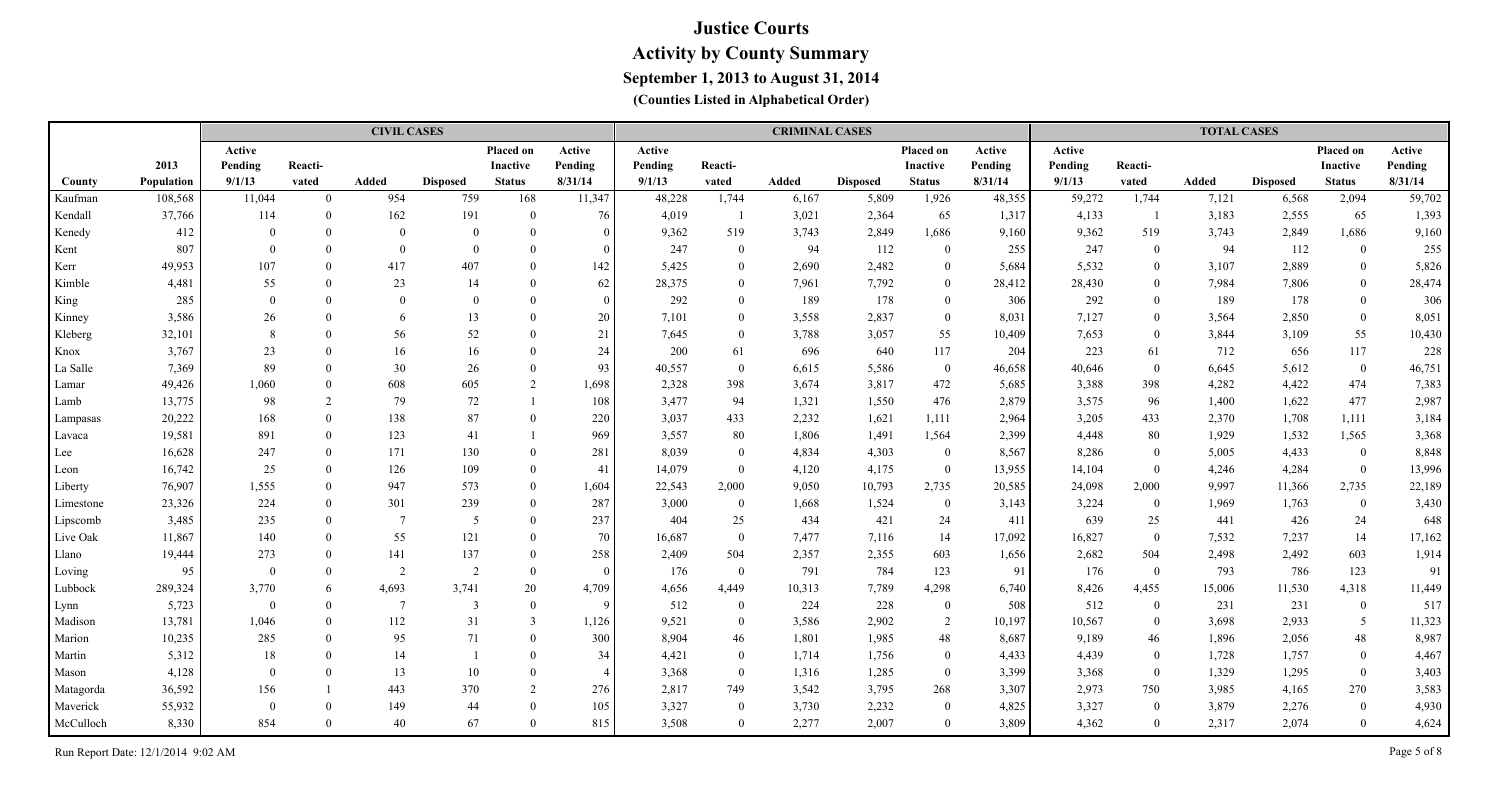|             |            |                |                | <b>CIVIL CASES</b> |                 |                 |         |         |                | <b>CRIMINAL CASES</b> |                 |                 |         |          |                | <b>TOTAL CASES</b> |                 |                |          |
|-------------|------------|----------------|----------------|--------------------|-----------------|-----------------|---------|---------|----------------|-----------------------|-----------------|-----------------|---------|----------|----------------|--------------------|-----------------|----------------|----------|
|             |            | Active         |                |                    |                 | Placed on       | Active  | Active  |                |                       |                 | Placed on       | Active  | Active   |                |                    |                 | Placed on      | Active   |
|             | 2013       | Pending        | Reacti-        |                    |                 | <b>Inactive</b> | Pending | Pending | Reacti-        |                       |                 | <b>Inactive</b> | Pending | Pending  | Reacti-        |                    |                 | Inactive       | Pending  |
| County      | Population | 9/1/13         | vated          | <b>Added</b>       | <b>Disposed</b> | <b>Status</b>   | 8/31/14 | 9/1/13  | vated          | Added                 | <b>Disposed</b> | <b>Status</b>   | 8/31/14 | 9/1/13   | vated          | <b>Added</b>       | <b>Disposed</b> | <b>Status</b>  | 8/31/14  |
| McLennan    | 241,481    | 3,930          | $\overline{0}$ | 2,492              | 2,203           | 48              | 3,718   | 27,679  | 650            | 9,218                 | 6,810           | 1,590           | 27,213  | 31,609   | 650            | 11,710             | 9,013           | 1,638          | 30,931   |
| McMullen    | 764        | -11            | $\theta$       |                    | 11              | $\theta$        | 9       | 4,282   | $\bf{0}$       | 7,140                 | 4,539           | $\overline{0}$  | 6,878   | 4,293    | $\overline{0}$ | 7,141              | 4,550           | $\bf{0}$       | 6,887    |
| Medina      | 47,399     | 450            | $\overline{0}$ | 329                | 189             | 12              | 1,522   | 39,763  | 92             | 11,049                | 9,911           | 2,263           | 40,414  | 40,213   | 92             | 11,378             | 10,100          | 2,275          | 41,936   |
| Menard      | 2,148      |                |                |                    |                 |                 |         |         |                |                       |                 |                 |         | $\theta$ | $\overline{0}$ | $\bf{0}$           | $\mathbf{0}$    | $\bf{0}$       | $\theta$ |
| Midland     | 151,468    | 13,780         | $\theta$       | 918                | 851             | 10              | 13,846  | 18,849  | 3,133          | 13,617                | 14,101          | 2,670           | 19,358  | 32,629   | 3,133          | 14,535             | 14,952          | 2,680          | 33,204   |
| Milam       | 24,167     | 34             |                | 152                | 136             |                 | 58      | 16,002  | -1             | 2,796                 | 2,392           | $\overline{7}$  | 16,236  | 16,036   | $\overline{2}$ | 2,948              | 2,528           | 8              | 16,294   |
| Mills       | 4,907      | 17             | $\Omega$       | 24                 | 12              | $\theta$        | $27\,$  | 1,548   | 43             | 1,158                 | 1,136           | 241             | 1,353   | 1,565    | 43             | 1,182              | 1,148           | 241            | 1,380    |
| Mitchell    | 9,402      | 580            |                | 85                 | 78              |                 | 592     | 4,945   | 12             | 2,077                 | 1,972           | $\mathbf{0}$    | 5,142   | 5,525    | 13             | 2,162              | 2,050           |                | 5,734    |
| Montague    | 19,503     | 137            | $\theta$       | 88                 | 239             | $\theta$        | 185     | 1,787   | 732            | 2,935                 | 2,359           | 1,030           | 2,072   | 1,924    | 732            | 3,023              | 2,598           | 1,030          | 2,257    |
| Montgomery  | 499,137    | 8,486          | 8              | 6,322              | 6,135           | 63              | 11,122  | 104,297 | 12,063         | 75,721                | 70,936          | 10,135          | 159,478 | 112,783  | 12,071         | 82,043             | 77,071          | 10,198         | 170,600  |
| Moore       | 22,141     | 1,124          | $\overline{0}$ | 186                | 418             | $\bf{0}$        | 888     | 6,020   | $\mathbf{0}$   | 2,130                 | 2,065           | $\bf{0}$        | 6,044   | 7,144    | $\overline{0}$ | 2,316              | 2,483           | $\overline{0}$ | 6,932    |
| Morris      | 12,834     | 384            | 15             | 88                 | 81              | 15              | 587     | 4,378   | 107            | 1,155                 | 842             | 118             | 4,649   | 4,762    | 122            | 1,243              | 923             | 133            | 5,236    |
| Motley      | 1,196      |                | $\Omega$       | $\overline{2}$     |                 | $\overline{0}$  |         | 560     | $\mathbf{0}$   | 151                   | 145             | $\mathbf{0}$    | 552     | 561      | $\overline{0}$ | 153                | 146             | $\mathbf{0}$   | 557      |
| Nacogdoches | 65,330     | 1,200          | $\Omega$       | 670                | 553             | $\Omega$        | 1,258   | 14,653  | 270            | 7,346                 | 11,415          | 3,639           | 10,898  | 15,853   | 270            | 8,016              | 11,968          | 3,639          | 12,156   |
| Navarro     | 48,038     | 211            | $\Omega$       | 667                | 638             | $\theta$        | 240     | 7,223   | 1,453          | 7,182                 | 5,973           | 2,236           | 7,649   | 7,434    | 1,453          | 7,849              | 6,611           | 2,236          | 7,889    |
| Newton      | 14,140     | 236            | $\Omega$       | 78                 | 20              | $\overline{0}$  | 272     | 7,160   | 129            | 2,029                 | 2,386           | 139             | 6,797   | 7,396    | 129            | 2,107              | 2,406           | 139            | 7,069    |
| Nolan       | 15,037     | 253            | $\Omega$       | 123                | 84              | $\Omega$        | 293     | 6,536   | 11             | 2,235                 | 2,898           | 537             | 6,322   | 6,789    | 11             | 2,358              | 2,982           | 537            | 6,615    |
| Nueces      | 352,107    | 4,277          | $\Omega$       | 4,338              | 5,717           | $\Omega$        | 2,394   | 80,249  | 150            | 18,752                | 14,957          | 315             | 79,071  | 84,526   | 150            | 23,090             | 20,674          | 315            | 81,465   |
| Ochiltree   | 10,806     | 3,035          | $\Omega$       | 225                | 214             | $\Omega$        | 3,042   | 1,697   | 5              | 2,004                 | 1,786           | $\overline{2}$  | 1,772   | 4,732    | -5             | 2,229              | 2,000           | 2              | 4,814    |
| Oldham      | 2,102      | 61             | $\theta$       | 15                 | 11              |                 | 65      | 8,035   | $\mathfrak{Z}$ | 1,986                 | 2,090           | $\mathfrak{Z}$  | 7,709   | 8,096    | $\overline{3}$ | 2,001              | 2,101           | $\overline{4}$ | 7,774    |
| Orange      | 82,957     | 3,985          | $\theta$       | 1,169              | 4,793           | $\theta$        | 360     | 5,735   | 1,771          | 8,380                 | 8,211           | 2,588           | 5,488   | 9,720    | 1,771          | 9,549              | 13,004          | 2,588          | 5,848    |
| Palo Pinto  | 27,889     | 792            | $\Omega$       | 414                | 385             | $\bf{0}$        | 813     | 18,798  | 44             | 5,468                 | 4,943           | 109             | 19,400  | 19,590   | 44             | 5,882              | 5,328           | 109            | 20,213   |
| Panola      | 23,870     | 129            | $\overline{4}$ | 181                | 195             | $\overline{0}$  | 117     | 3,111   | 1,057          | 3,091                 | 3,443           | 558             | 3,258   | 3,240    | 1,061          | 3,272              | 3,638           | 558            | 3,375    |
| Parker      | 121,418    | 457            | 2              | 1,277              | 1,255           | 20              | 501     | 3,394   | 3,795          | 11,790                | 12,706          | 4,065           | 2,312   | 3,851    | 3,797          | 13,067             | 13,961          | 4,085          | 2,813    |
| Parmer      | 9,965      | 404            | $\Omega$       | 31                 | 38              | $\overline{0}$  | 381     | 5,267   | $\overline{0}$ | 1,198                 | 1,298           |                 | 5,179   | 5,671    | $\overline{0}$ | 1,229              | 1,336           | -1             | 5,560    |
| Pecos       | 15,697     | 1,360          | $\overline{0}$ | 116                | 146             | $\bf{0}$        | 1,377   | 20,539  | $\bf{0}$       | 6,381                 | 5,426           | $\overline{0}$  | 21,458  | 21,899   | $\bf{0}$       | 6,497              | 5,572           | $\bf{0}$       | 22,835   |
| Polk        | 45,790     | 530            | $\theta$       | 485                | 405             | 17              | 601     | 7,919   | 1,079          | 5,865                 | 5,730           | 1,320           | 7,833   | 8,449    | 1,079          | 6,350              | 6,135           | 1,337          | 8,434    |
| Potter      | 121,661    | 549            | $\overline{4}$ | 2,041              | 1,946           | 16              | 611     | 1,439   | 2,426          | 7,497                 | 7,616           | 2,385           | 1,345   | 1,988    | 2,430          | 9,538              | 9,562           | 2,401          | 1,956    |
| Presidio    | 7,201      | 314            | $\Omega$       | 13                 | 94              | $\Omega$        | 230     | 5,636   | 6              | 918                   | 1,092           | $\overline{0}$  | 5,488   | 5,950    | -6             | 931                | 1,186           | $\mathbf{0}$   | 5,718    |
| Rains       | 11,065     | 59             | $\Omega$       | 83                 | 56              | $\Omega$        | 86      | 674     | 119            | 881                   | 984             | 342             | 522     | 733      | 119            | 964                | 1,040           | 342            | 608      |
| Randall     | 126,474    | 440            | $\Omega$       | 1,331              | 1,395           | 9               | 681     | 4,711   | 580            | 5,770                 | 5,640           | 1,279           | 4,506   | 5,151    | 580            | 7,101              | 7,035           | 1,288          | 5,187    |
| Reagan      | 3,601      | $\overline{7}$ | $\Omega$       | 17                 | 18              | $\Omega$        |         | 1,309   | 555            | 3,607                 | 3,237           | 1,711           | 412     | 1,316    | 555            | 3,624              | 3,255           | 1,711          | 418      |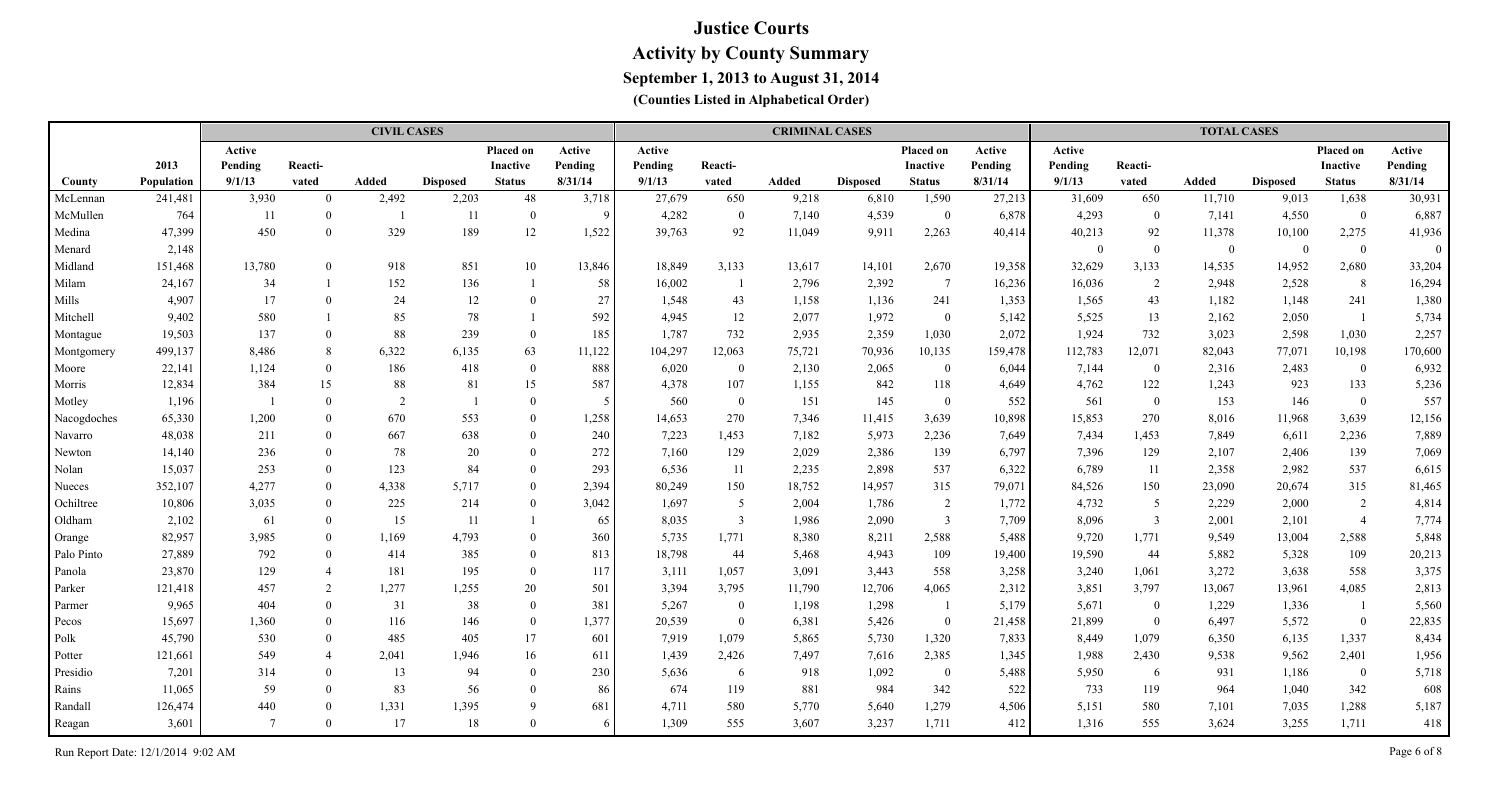|               |            |          |                 | <b>CIVIL CASES</b> |                 |                |                 |         |                | <b>CRIMINAL CASES</b> |                 |                          |         |         |                 | <b>TOTAL CASES</b> |                 |                |         |
|---------------|------------|----------|-----------------|--------------------|-----------------|----------------|-----------------|---------|----------------|-----------------------|-----------------|--------------------------|---------|---------|-----------------|--------------------|-----------------|----------------|---------|
|               |            | Active   |                 |                    |                 | Placed on      | Active          | Active  |                |                       |                 | Placed on                | Active  | Active  |                 |                    |                 | Placed on      | Active  |
|               | 2013       | Pending  | Reacti-         |                    |                 | Inactive       | Pending         | Pending | Reacti-        |                       |                 | Inactive                 | Pending | Pending | Reacti-         |                    |                 | Inactive       | Pending |
| County        | Population | 9/1/13   | vated           | Added              | <b>Disposed</b> | <b>Status</b>  | 8/31/14         | 9/1/13  | vated          | Added                 | <b>Disposed</b> | <b>Status</b>            | 8/31/14 | 9/1/13  | vated           | Added              | <b>Disposed</b> | <b>Status</b>  | 8/31/14 |
| Real          | 3,350      | 5        | $\Omega$        | 6                  | -5              | $\theta$       | 10 <sup>°</sup> | 404     | 91             | 435                   | 456             | 79                       | 426     | 409     | 91              | 441                | 461             | 79             | 436     |
| Red River     | 12,470     | 607      | $\Omega$        | 87                 | 73              | $\theta$       | 556             | 806     | 317            | 1,007                 | 1,049           | 248                      | 775     | 1,413   | 317             | 1,094              | 1,122           | 248            | 1,331   |
| Reeves        | 13,965     | 1,239    | $\theta$        | 170                | 87              | 732            | 1,315           | 3,278   | $\overline{0}$ | 3,810                 | 2,518           | $\overline{\phantom{0}}$ | 4,640   | 4,517   | $\bf{0}$        | 3,980              | 2,605           | 733            | 5,955   |
| Refugio       | 7,305      | 31       | $\theta$        | 43                 | 40              | $\theta$       | 35              | 8,586   | 931            | 5,894                 | 5,943           | 2,529                    | 7,854   | 8,617   | 931             | 5,937              | 5,983           | 2,529          | 7,889   |
| Roberts       | 831        | 16       | $\Omega$        |                    | 10              | $\theta$       | 10 <sup>°</sup> | 960     | $\overline{0}$ | 1,454                 | 1,162           | $\overline{0}$           | 1,235   | 976     | $\bf{0}$        | 1,458              | 1,172           | $\overline{0}$ | 1,245   |
| Robertson     | 16,486     | 33       | $\Omega$        | 99                 | 117             | $\theta$       | 18              | 10,349  | $\overline{0}$ | 3,949                 | 3,860           | 27                       | 10,437  | 10,382  | $\overline{0}$  | 4,048              | 3,977           | 27             | 10,455  |
| Rockwall      | 85,245     | 336      | 14              | 808                | 780             | 31             | 353             | 7,695   | 1,836          | 8,417                 | 7,416           | 2,544                    | 7,704   | 8,031   | 1,850           | 9,225              | 8,196           | 2,575          | 8,057   |
| Runnels       | 10,309     | 117      | $\Omega$        | 57                 | 26              | $\Omega$       | 148             | 1,773   | $\mathbf{0}$   | 633                   | 742             | $\overline{0}$           | 1,673   | 1,890   | $\overline{0}$  | 690                | 768             | $\bf{0}$       | 1,821   |
| Rusk          | 53,622     | 295      | $\overline{2}$  | 380                | 441             | $\overline{4}$ | 213             | 16,444  | 922            | 5,001                 | 7,106           | 1,818                    | 13,493  | 16,739  | 924             | 5,381              | 7,547           | 1,822          | 13,706  |
| Sabine        | 10,361     | 58       |                 | 66                 | 49              | $\Omega$       | 70              | 877     | 155            | 1,116                 | 1,271           | 486                      | 557     | 935     | 155             | 1,182              | 1,320           | 486            | 627     |
| San Augustine | 8,769      | 483      |                 | 56                 | 121             | $\Omega$       | 418             | 6,064   | 11             | 875                   | 935             | 11                       | 6,000   | 6,547   | 11              | 931                | 1,056           | 11             | 6,418   |
| San Jacinto   | 26,856     | 229      | $\Omega$        | 208                | 119             | $\Omega$       | 320             | 23,511  | $\overline{3}$ | 8,213                 | 7,018           | 6                        | 25,080  | 23,740  | $\overline{3}$  | 8,421              | 7,137           | 6              | 25,400  |
| San Patricio  | 66,137     | 449      | $\Omega$        | 442                | 299             | $\Omega$       | 492             | 31,822  | 423            | 11,617                | 9,079           | 1,550                    | 33,876  | 32,271  | 423             | 12,059             | 9,378           | 1,550          | 34,368  |
| San Saba      | 6,012      | 76       |                 | 41                 | 47              | $\Omega$       | 74              | 425     | 98             | 385                   | 438             | 112                      | 358     | 501     | 98              | 426                | 485             | 112            | 432     |
| Schleicher    | 3,206      | 823      |                 | 11                 | $\mathbf{Q}$    | $\mathcal{E}$  | 832             | 1,934   | 26             | 987                   | 977             | 101                      | 1,572   | 2,757   | 26              | 998                | 986             | 104            | 2,404   |
| Scurry        | 17,302     | 1,719    | $\Omega$        | 126                | 89              | $\Omega$       | 1,755           | 7,601   | 753            | 3,279                 | 3,253           | 724                      | 7,662   | 9,320   | 753             | 3,405              | 3,342           | 724            | 9,417   |
| Shackelford   | 3,375      | 125      | $\Omega$        | 31                 | 31              | $\Omega$       | 151             | 1,520   | $\overline{0}$ | 938                   | 882             | $\overline{0}$           | 1,576   | 1,645   | $\overline{0}$  | 969                | 913             | $\overline{0}$ | 1,727   |
| Shelby        | 25,792     | $\theta$ | $\Omega$        | 215                | 125             | $\theta$       | 100             | 5,071   | $\overline{0}$ | 3,482                 | 2,711           | $\overline{0}$           | 5,842   | 5,071   | $\overline{0}$  | 3,697              | 2,836           | $\bf{0}$       | 5,942   |
| Sherman       | 3,093      | 422      | $\Omega$        | 41                 | -5              | $\theta$       | 458             | 1,801   | $\overline{0}$ | 1,278                 | 1,934           | 20                       | 1,136   | 2,223   | $\overline{0}$  | 1,319              | 1,939           | 20             | 1,594   |
| Smith         | 216,080    | 7,409    | $\tau$          | 2,509              | 2,517           | 68             | 7,492           | 25,844  | 3,133          | 16,191                | 13,954          | 4,254                    | 26,527  | 33,253  | 3,140           | 18,700             | 16,471          | 4,322          | 34,019  |
| Somervell     | 8,658      | 161      | $\Omega$        | 51                 | 30              | $\theta$       | 179             | 1,807   | 20             | 1,891                 | 1,784           | $\overline{4}$           | 2,029   | 1,968   | 20              | 1,942              | 1,814           | $\overline{4}$ | 2,208   |
| <b>Starr</b>  | 61,963     | 124      |                 | 311                | 186             | $\Omega$       | 247             | 7,537   | $\mathbf{0}$   | 6,274                 | 2,369           | $\mathbf{0}$             | 9,813   | 7,661   | $\overline{0}$  | 6,585              | 2,555           | $\overline{0}$ | 10,060  |
| Stephens      | 9,247      | 604      |                 | 57                 | 28              | $\Omega$       | 633             | 1,461   | $\theta$       | 540                   | 454             | $\mathbf{3}$             | 1,546   | 2,065   | $\theta$        | 597                | 482             | $\overline{3}$ | 2,179   |
| Sterling      | 1,219      |          |                 | $\theta$           | $\Omega$        | $\Omega$       | $\vert 0 \vert$ | 7,252   | $\overline{0}$ | 4,084                 | 4,247           | $\overline{0}$           | 7,074   | 7,252   | $\theta$        | 4,084              | 4,247           | $\overline{0}$ | 7,074   |
| Stonewall     | 1,432      | 5        |                 | $\Omega$           |                 | $\Omega$       | $\Omega$        | 98      | 48             | 368                   | 282             | 87                       | 146     | 103     | 48              | 368                | 283             | 87             | 146     |
| Sutton        | 4,006      | 8        | $\Omega$        | 31                 | 26              | $\theta$       | 13              | 19,031  | $\mathbf{0}$   | 5,380                 | 4,568           | $\overline{0}$           | 20,180  | 19,039  | $\theta$        | 5,411              | 4,594           | $\overline{0}$ | 20,193  |
| Swisher       | 7,763      | 549      | $\Omega$        | 17                 | 17              | $\theta$       | 1,889           | 5,767   | $\overline{0}$ | 971                   | 740             | $\overline{0}$           | 5,998   | 6,316   | $\overline{0}$  | 988                | 757             | $\bf{0}$       | 7,887   |
| Tarrant       | 1,911,541  | 14,811   | $7\phantom{.0}$ | 39,530             | 39,402          | 19             | 14,523          | 12,321  | $\overline{0}$ | 11,412                | 9,664           | $\overline{2}$           | 14,739  | 27,132  | $7\overline{ }$ | 50,942             | 49,066          | 21             | 29,262  |
| Taylor        | 134,117    | 747      | $\theta$        | 1,693              | 1,713           | 2              | 778             | 4,717   | 944            | 4,952                 | 5,025           | 984                      | 4,737   | 5,464   | 944             | 6,645              | 6,738           | 986            | 5,515   |
| Terrell       | 903        | 15       | $\Omega$        | 3                  | -5              | 2              | $\vert 0 \vert$ | 1,809   | $\mathbf{0}$   | 759                   | 536             | 2                        | 2,034   | 1,824   | $\overline{0}$  | 762                | 541             | $\overline{4}$ | 2,034   |
| Terry         | 12,743     | 80       |                 | 105                | 103             | $\Omega$       | 21              | 4,231   | $\overline{0}$ | 2,521                 | 2,157           | $\overline{0}$           | 4,605   | 4,311   | $\theta$        | 2,626              | 2,260           | $\bf{0}$       | 4,626   |
| Throckmorton  | 1,600      | 8        |                 | 12                 | $\Omega$        | $\Omega$       | 20              | 784     | $\Omega$       | 165                   | 169             | $\overline{0}$           | 778     | 792     | $\theta$        | 177                | 169             | $\overline{0}$ | 798     |